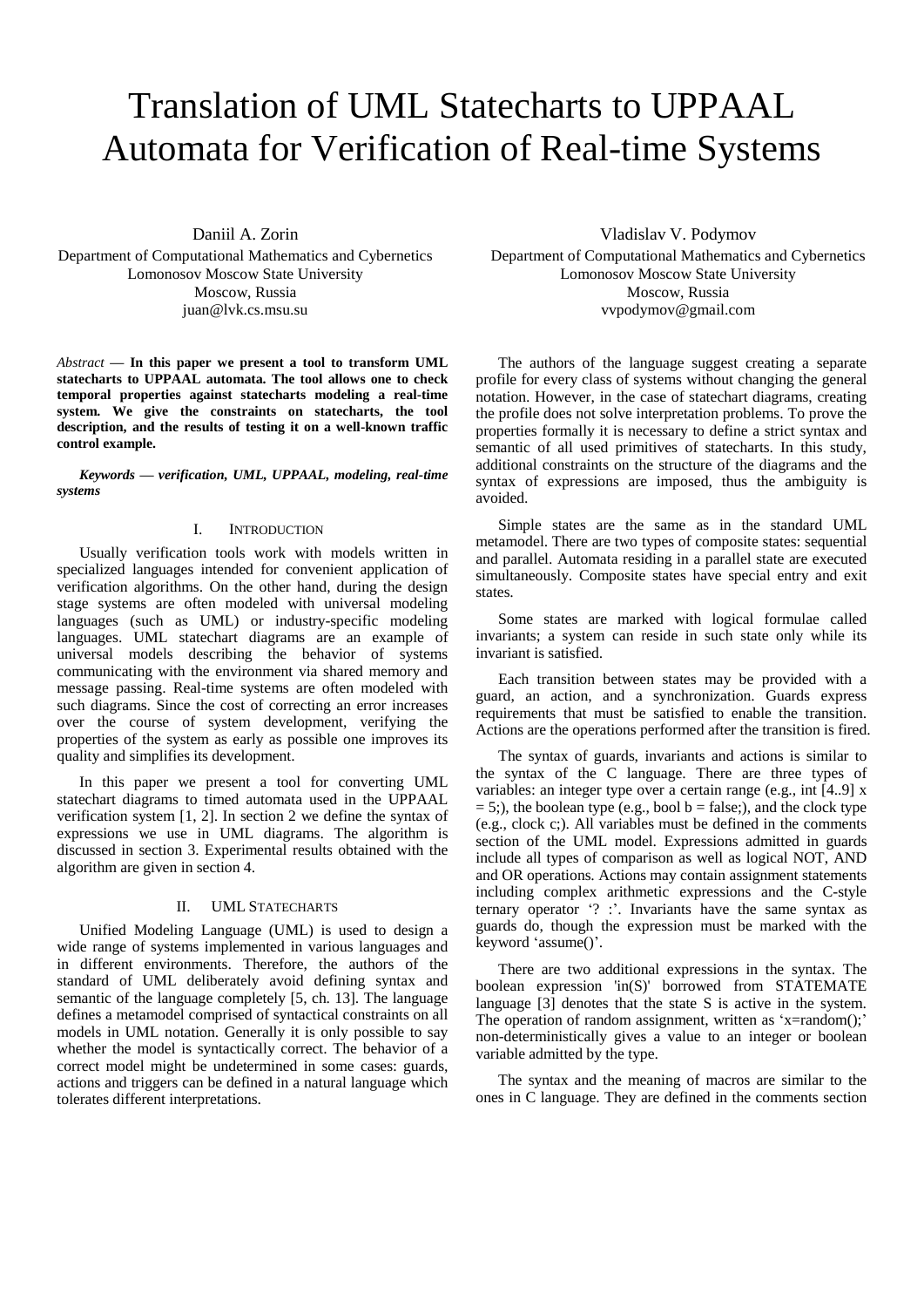along with the variables. The macro '#define X Y' replaces all occurrences of X with Y before other stages of the translation.

The examples of expressions can be found in the Figure 9.

The operation of sending a signal is identical to the hardware-like message broadcast [3]. Every signal must be defined in the model. When signal S is sent by a transition (denoted by the synchronization section), the automaton marks signal S as sent, and on the next step all the automata that can activate a transition with the receiving of signal S (written as '!!S') must do that. If none of the automata can receive the signal, it is considered lost. For instance, on figure 10 the system moves from state AHome to state AToGreen only at receiving a signal AtoG.

# III. TRANSLATION OF UML STATECHARTS TO UPPAAL **AUTOMATA**

The UML to UPPAAL translator works with UML statecharts in the widespread XMI format. When a file is parsed and an internal representation is constructed, the translation is performed in two phases. First, the statechart is transformed to the intermediate form – an hierarchical timed automaton (HTA)  $[4]$  – and then this automaton is translated to a network of timed automata (NTA) according to the algorithm similar to the one introduced in [4].

Since the structure of statecharts differs significantly from the structure of hierarchical timed automata, an additional step of transformation of UML statecharts should be carried out before translating them to UPPAAL.

Firstly, during the parsing of UML, the expressions that do not belong to UPPAAL model language are translated. All macro substitutions take place before parsing the guards and actions. The 'in(S)' expression in guards is replaced by checking the value of a special flag variable which is unique for each 'in(S)' statement.

Further, all references to automata are replaced by their unique copies. If one automaton is nested into another one, it is inserted as well. Name collision on this step is avoided: if the names of two states in two nested automata coincide, then one of the states is renamed, and if two variables with the same name are declared in different scopes (e.g. in two automata referenced in the third one), then one of them is renamed. As a result a single hierarchical UML statechart is formed.

The next step is to modify composite states (figure 2-3). In HTA, only transitions between simple states, entry and exit states are allowed, so it is necessary to change the arcs which start or end in composite states to match them with the corresponding entries and exits. Adding several new entries or exits might be necessary. In HTA transitions into a composite state are allowed if they end in its entry state, similarly, transition out of a composite state into its parent is possible if it starts in an exit state. All other transitions must begin and end inside of the same composite state, i.e., the source and target states remain in the same composite state. However, in UML statecharts it is possible to perform transitions to a deeply nested state; hence it is important to add all exits and entries in between.

Finally, guards, actions, and synchronizations should not be present on transitions ending in exit states according to HTA definition. In such cases, a new state, like tmp in the Figure 2, is added and the guards, actions and synchronizations are assigned to the transition ending in the new state.



Figure 1. Correction of composite states: before



Figure 2. Correction of composite states: after

When HTA is obtained, it is translated into NTA used in UPPAAL.

NTA consists of processes, variables, channels and clocks. A process is a certain timed automata which has finite sets of locations and transitions.

Some locations are marked with invariants, and some transitions are supplied with guards, actions, and synchronizations. Invariants, guards, actions, and synchronizations are similar to those in HTA.

Three kinds of locations are possible: ordinary, urgent, and committed. When an urgent location is active in NTA, no time can advance, and if the location can be deactivated, it is left at once. Committed locations are similar to urgent locations, but they have the highest priority in deactivation.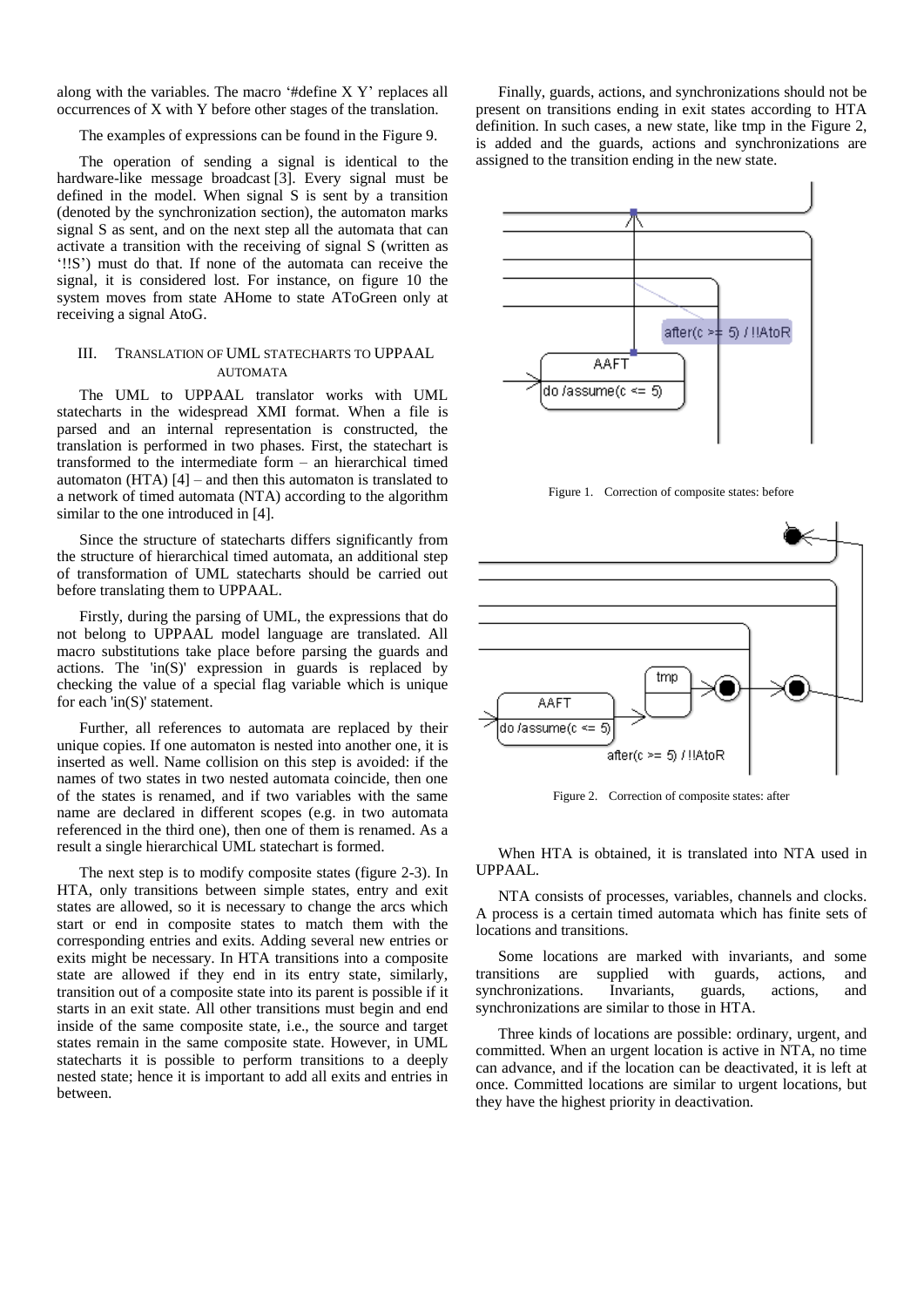Each channel has its own type, either broadcast or handshake. Broadcast channels are similar to those in HTA. Handshake channel is used to synchronize the execution of exactly two transitions in NTA.

The translation HTA to NTA is as follows.

Before state translation, variables, channels and clocks are copied from HTA directly to NTA. According to translation algorithm, auxiliary variables and channels are added. Some of them are mentioned below.

Every composite state S in HTA corresponds to a process P(S) in NTA. Every such a process has an initial location 'idle' which corresponds to inactivity of a composite state.

Consider a parallel composite state S in HTA. A special location 'active' is created in P(S). The 'active' location can be reached from the 'idle' location by performing a sequence of transitions via committed locations 'start $(X)$ ', one for each composite state X nested in S. The first transition in the sequence carries a synchronization 'activate(S)?' that activates P(S). Other transitions in the sequence carry synchronizations  $\text{'active}(X)$ !' for every nested state X. Also there is exactly one transition from the state 'active' to the state 'idle' that carries a synchronization 'deactivate(S)?' deactivating P(S).

When  $P(S)$  is activated, the whole sequence of transitions is executed with no time advancing, every nested state is activated, and then P(S) reaches the 'active' location which corresponds to activity of all states nested in S.

Consider a sequential composite state S in HTA. A process  $P(S)$  includes locations 'active(X)' for every state X nested in S as well as committed locations 'start $(X)$ ' for every composite state nested in S. Locations 'start(X)' and 'active(X)' are connected via a transition decorated with a synchronization  $\text{'active}(X)$ !'. The 'idle' location is connected with either a location 'start $(X)$ ' in the case of a composite state X or with a location 'active $(X)$ ' in the case of a basic state X via transition with synchronization 'activate(S)?'.

When P(S) is activated, it activates exactly one of its nested states and reaches one of ' $active(X)$ ' locations which correspond to the activity of X.

To deactivate a state X nested in S, the process P(S) uses a set of deactivation sequences of committed locations. Transitions in each sequence carry synchronizations  $d$  deactivate $(Y)!$  for every composite state Y nested at any level in X. Thereby when a deactivation sequence is executed, all inner states which can be deactivated simultaneously in HTA are deactivated in NTA. If S has to be deactivated as well, the final location of the sequence is connected to the 'idle' location. Otherwise it is connected to one of 'start $(X)$ ' or 'active $(X)$ ' locations.

To initialize the NTA defined above, an additional process 'Kickoff' is created. This process is a sequence of committed locations which ends with an ordinary location. Transitions in this process carry special synchronizations 'init(X)!' for every initial state X of HTA. Special initial transitions are also added into other processes to reach a correct initial state.

# IV. EXPERIMENTAL RESULTS

To be certain that the implementation of our translation algorithm is correct and well suited for composition with UPPAAL we tested it on several case studies. The simple examples were used to make sure that the output of the algorithm satisfies the expectations and to check the behavior on various sample cases. Some more complex tests were aimed to simulate the whole process of verification of a system defined by a UML statechart diagram. Below we present the results of our experiments with the model of traffic lights control system described in [4].

### *A. Simple tests*

An example of a simple test is given on figures 4-5.







Figure 4. Example 1: UPPAAL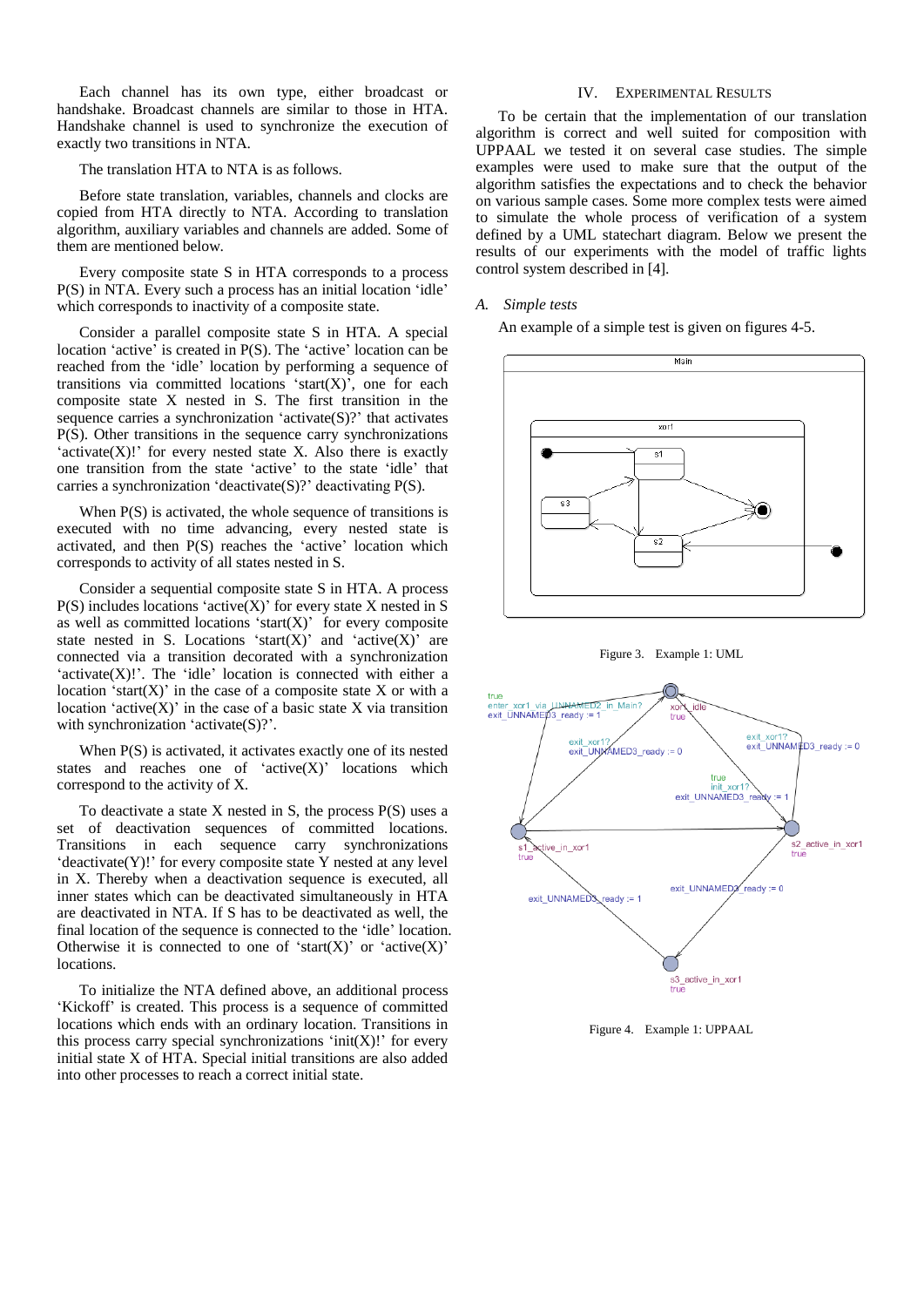

Figure 5. Example 2: UML



Figure 6. Example 2: UPPAAL

### *B. Traffic lights example*

The traffic lights control system consists of two traffic lights on a crossroad. The lights are controlled by a processor supplied with some sensors. Lights on the street and on the avenue change colors customary to let cars pass by in both directions. Further, in the case an ambulance car arrives from any direction, the lights must turn to green on that direction in order to let the ambulance pass as soon as possible.

The UML diagrams for this system are shown in the Figures 10-11. The first diagram contains state loops for the lights and the ambulance and a reference to the diagram of the light controller. The lights are changed in the usual order (green to yellow to red) according to the signals of the light controller. The ambulance appears non-deterministically and passes through the street crossing.

The light controller normally sends signals to the lights to switch their colors in order. When the ambulance appears, the system exits the normal cycle and enters the AmbulanceArriving composite state where the light colors are changed arbitrarily in order to turn the light on the street where the ambulance is waiting green.

In [4] the authors constructed a UPPAAL model for this system manually to verify its properties. We used our translator and obtained the model automatically.



Figure 7. UPPAAL diagram for AvenueTurn composite state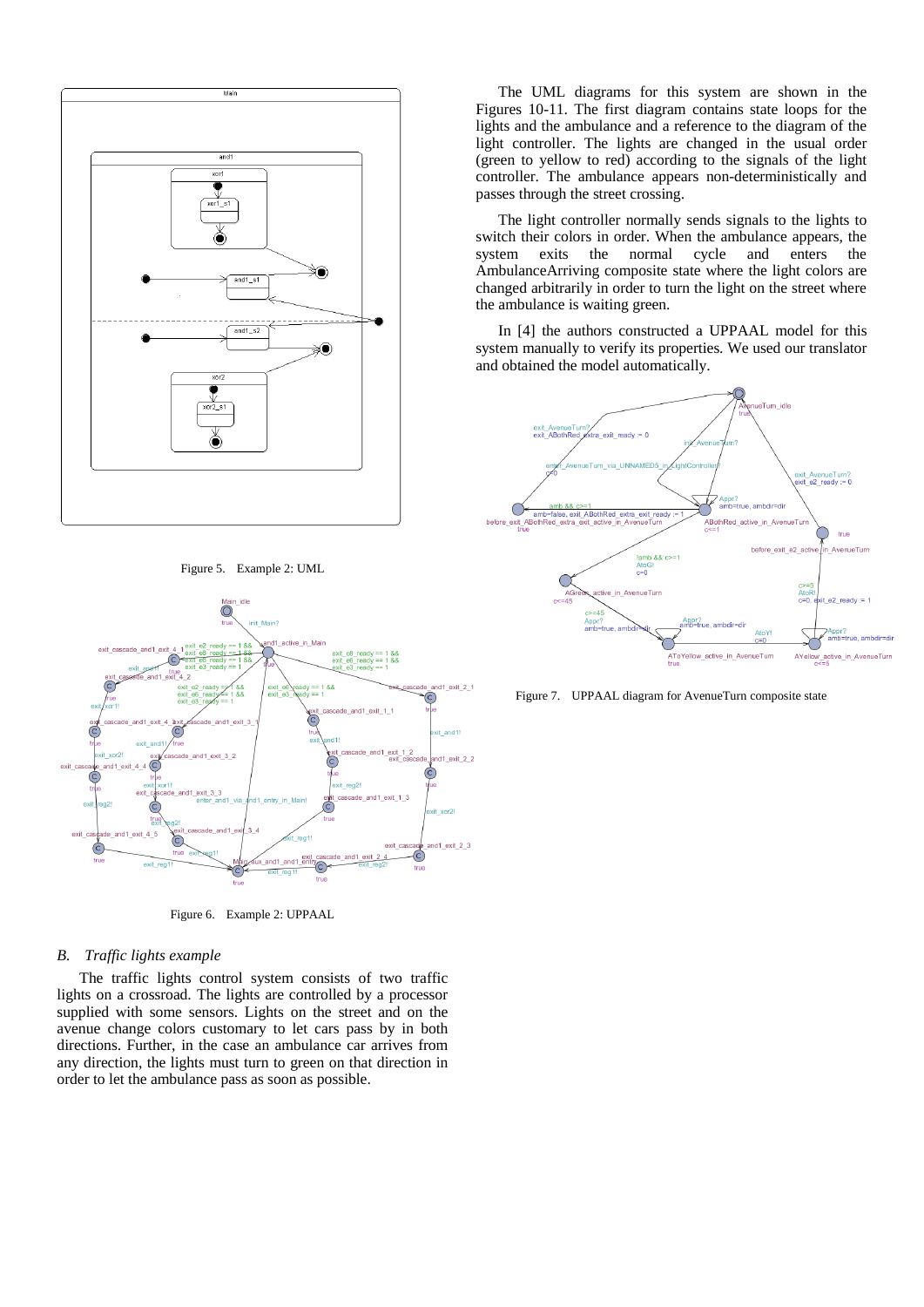

Figure 8. UPPAAL diagram for Ambulance behavior

Some of the UPPAAL automata are shown on figures 7-8.

The following properties were tested.

*A[]! deadlock*

This property guarantees the absence of deadlocks.

*A[]! (stg==1 || sty==1) imply avr==1*

*A[]! (avg==1 || avy==1) imply str==1*

The lights are synchronized: if the avenue light is green or yellow, the street light must be red and vice versa.

 $E \ll$   $\gt$  *stg*==1 && *avg*==1

This property means that there exists a trace where both lights are green at the same time and it was proved to be false. At the same time the seemingly contrary property

*A[] (stg==1 || avg==1)*

is not fulfilled also, because there can be a situation where one light is red and the other one is yellow.

*Ambulance\_process\_proc.Approaching\_active\_in\_Ambula nce -->*

#### *Ambulance\_process\_proc.Home\_active\_in\_Ambulance*

Home state for the ambulance car is reachable from the Approaching state, which basically means that the ambulance will always eventually pass the crossing.

#### **CONCLUSIONS**

Experiments with our tool testify that translation of UML statecharts to UPPAAL timed automata is possible. We reproduced the results that were obtained manually in [4] with our automatic translation and showed that the tool is applicable to models of relatively simple real-time systems with parallel interacting processes. Further work includes formal proof of the correctness of the algorithm based on [3] and testing the tool on practical examples of real-time systems.

#### **REFERENCES**

- [1] Kim G. Larsen, Paul Pettersson, and Wang Yi. UPPAAL in a nutshell. Int. Journal on Software Tools for Technology Transfer, 1(1–2):134– 152, October 1997.
- [2] Alexandre David, Gerd Behrmann, Kim G. Larsen, and Wang Yi. A tool architecture for the next generation of UPPAAL. In 10th Anniversary Colloquium. Formal Methods at the Cross Roads: From Panacea to Foundational Support, LNCS, 2003.
- [3] David, M. Moller Oliver, Wang Yi. Verification of UML Statechart with Real-Time Extensions / Uppsala: Department of Information Technology, Uppsala University. IT Technical Report 2003-009, 2003.
- [4] A. Furfaro, L. Nigro. A development methodology for embedded systems based on RT-DEVS, Innovations in Systems and Software Engineering, vol 5, P. 117-127, June 2009.
- [5] Grady Booch, Ivar Jacobson & Jim Rumbaugh. OMG Unified Modeling Language Specification. Addison Wesley, 1997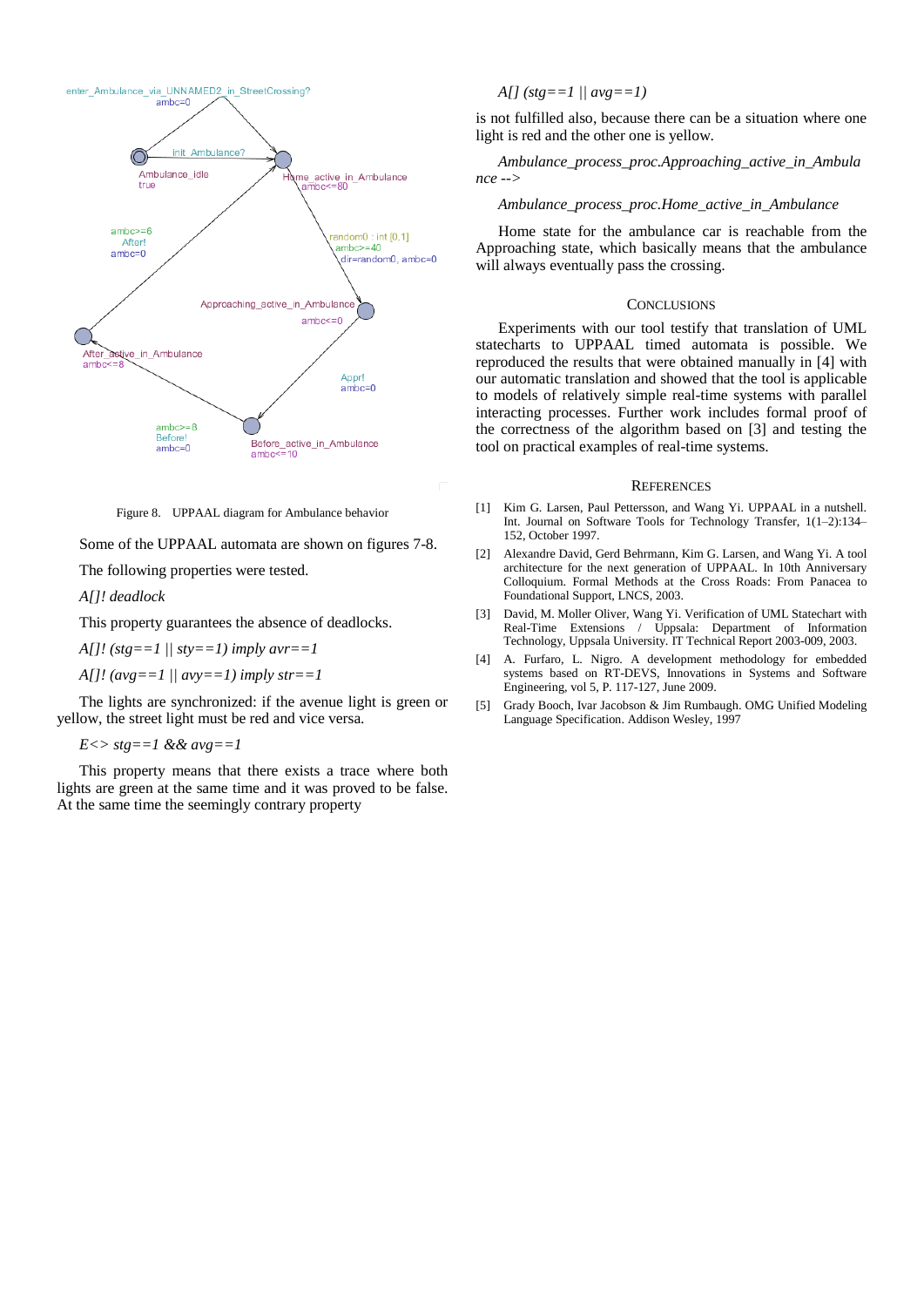



Statechart sm2



Figure 9. Example of a UML diagram containing all syntactic features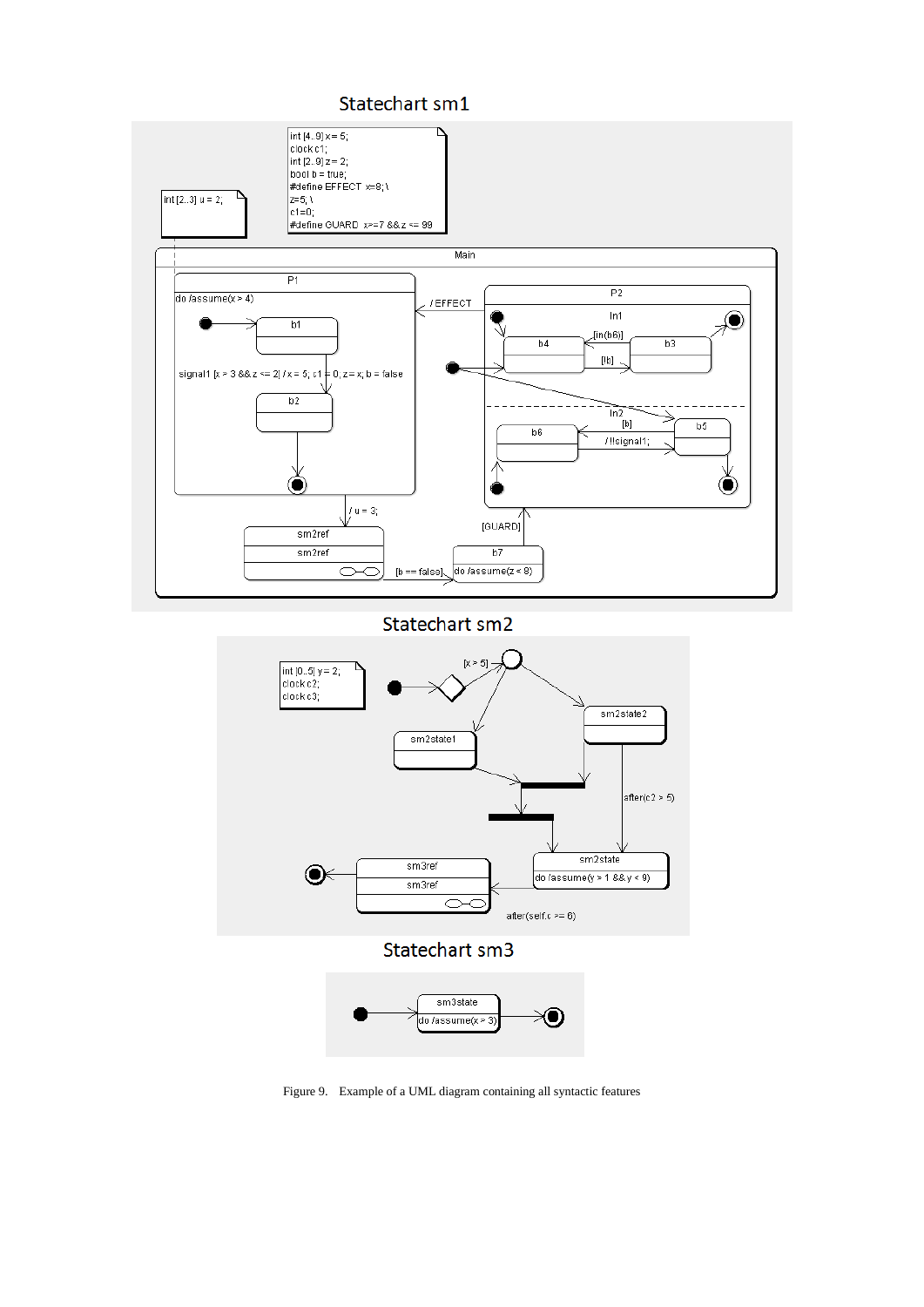

Figure 10. Traffic lights UML diagram